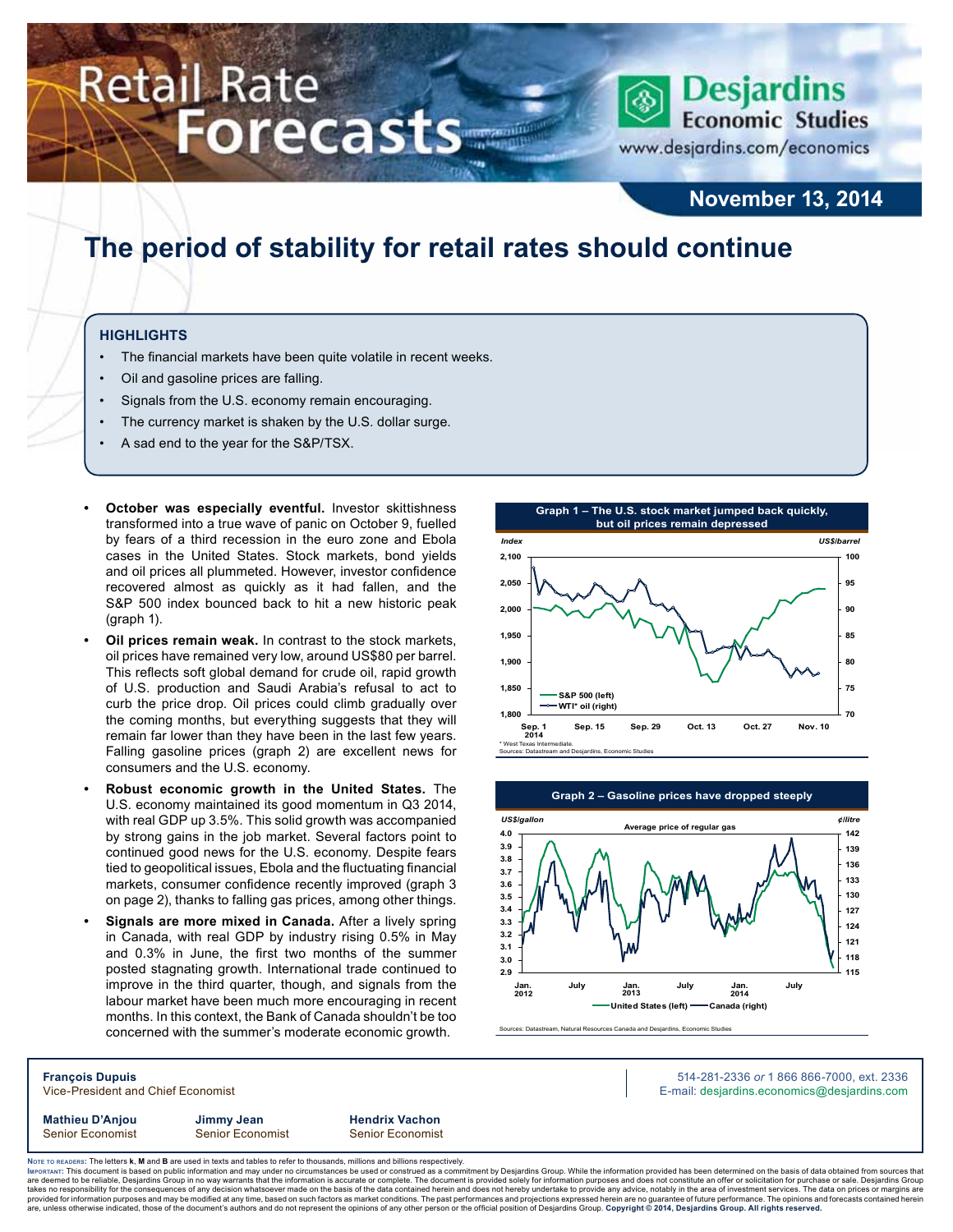

- **• The Federal Reserve (Fed) ended its asset purchases.** In light of the solid performances from the U.S. economy and job market, Fed leaders don't seem overly worried about financial market volatility and the downside pressures on inflation resulting from lower gas prices. The Fed therefore ended its third quantitative easing program at its October 29 meeting, and the fairly optimistic tone of its statement still prompts us to call for a gradual increase in its key rates, starting in mid-2015.
- **• Retail rates could remain stable for several more months.** October's concerns caused bond yields to drop substantially. They have since edged up, but everything indicates that financing costs of Canadian financial institutions will remain low for some time. We therefore still expect retail rates to remain unchanged until the end of next winter, followed by a gradual rise as North America draws closer to monetary firming (graph 4).



oe Board, University of Michigan and Desjardins, Economic Stu



Sources: Datastream and Desjardins, Economic Studies

#### **Table 1 Forecasts : Retail rate**

|                         | <b>Discount</b><br>rate (1) | Prime rate (1) | Mortgage rate (1) |               | Term savings (1) (2) |               |               |               |
|-------------------------|-----------------------------|----------------|-------------------|---------------|----------------------|---------------|---------------|---------------|
|                         |                             |                | 1 year            | 3 years       | 5 years              | 1 year        | 3 years       | 5 years       |
| Realized - End of month |                             |                |                   |               |                      |               |               |               |
| May 2014                | 1,25                        | 3,00           | 3,14              | 3,75          | 4,89                 | 0,90          | 1,25          | 1,75          |
| <b>June 2014</b>        | 1,25                        | 3,00           | 3,14              | 3,75          | 4,89                 | 0,90          | 1,25          | 1,75          |
| <b>July 2014</b>        | 1,25                        | 3,00           | 3,14              | 3,75          | 4,89                 | 0,90          | 1,25          | 1,75          |
| Aug. 2014               | 1,25                        | 3,00           | 3,14              | 3,75          | 4,89                 | 0,90          | 1,25          | 1,75          |
| Sept. 2014              | 1,25                        | 3,00           | 3,14              | 3,75          | 4,89                 | 0,90          | 1,25          | 1,75          |
| Oct. 2014               | 1.25                        | 3,00           | 3,14              | 3,75          | 4,89                 | 0,90          | 1,25          | 1,75          |
| Nov. 12, 2014           | 1,25                        | 3,00           | 3,14              | 3,75          | 4,89                 | 0,90          | 1,25          | 1,75          |
| <b>Forecasts</b>        |                             |                |                   |               |                      |               |               |               |
| End of quarter          |                             |                |                   |               |                      |               |               |               |
| 2014: Q4                | $1.00 - 1.50$               | $2.75 - 3.25$  | $2.90 - 3.40$     | $3.50 - 4.00$ | $4.65 - 5.15$        | $0.80 - 1.15$ | $1.00 - 1.50$ | $1.50 - 2.00$ |
| 2015: Q1                | $1.00 - 1.50$               | $2.75 - 3.25$  | $2.90 - 3.40$     | $3.50 - 4.00$ | $4.65 - 5.15$        | $0.80 - 1.15$ | $1.00 - 1.50$ | $1.50 - 2.00$ |
| 2015: Q1                | $1.00 - 1.50$               | $2.75 - 3.25$  | $2.95 - 3.45$     | $3.80 - 4.30$ | 4.85-5.35            | $0.80 - 1.15$ | $1.00 - 1.50$ | $1.55 - 2.05$ |
| 2015: Q1                | $1.00 - 1.50$               | $2.75 - 3.25$  | $3.15 - 3.65$     | 4.05-4.55     | $5.00 - 5.50$        | $0.80 - 1.25$ | $1.20 - 1.70$ | $1.75 - 2.25$ |
| End of year             |                             |                |                   |               |                      |               |               |               |
| 2015                    | $1.50 - 2.00$               | $3.25 - 3.75$  | $3.45 - 3.95$     | 4.30-4.80     | $5.10 - 5.60$        | $1.00 - 1.50$ | $1.40 - 1.90$ | $1.85 - 2.35$ |
| 2016                    | $1.75 - 2.75$               | $3.50 - 4.50$  | $3.95 - 4.95$     | 4.80-5.60     | $5.45 - 6.25$        | $1.25 - 2.05$ | $1.75 - 2.55$ | $2.20 - 3.00$ |
| 2017                    | $2.50 - 3.50$               | $4.25 - 5.25$  | 4.50 - 5.50       | $5.15 - 5.95$ | $5.65 - 6.45$        | $1.45 - 2.25$ | $2.10 - 2.90$ | $2.35 - 3.15$ |

Note: Forecasts are expressed as ranges. (1) End of quarter forecasts; (2) Non-redeemable (annual). Source: Desjardins, Economic Studies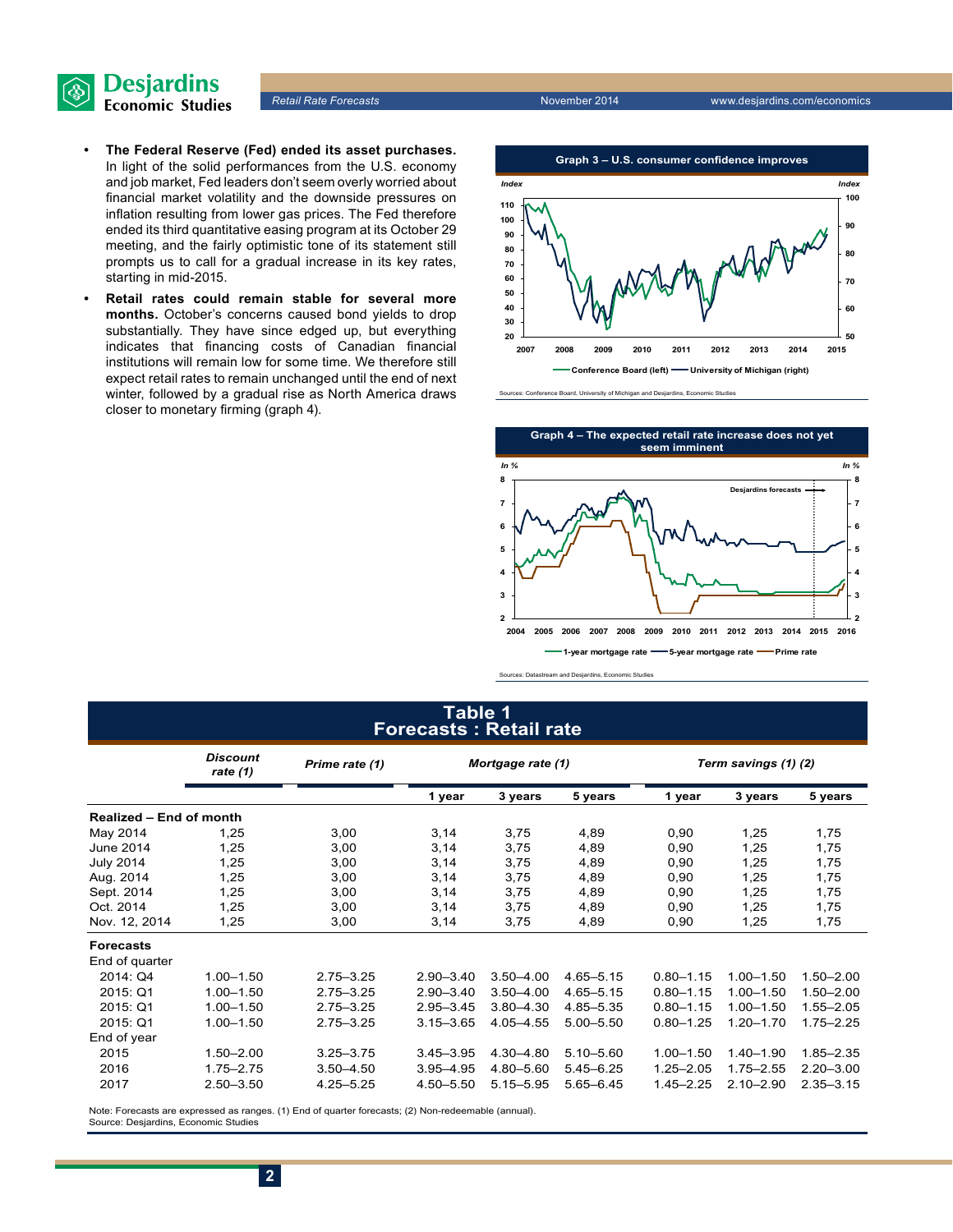

## **CanadiAn Dollar**

**The currency market is shaken by the U.S. dollar surge**

- The last four months have seen a dramatic comeback by the U.S. dollar (graph 5). The currency was supported by heightened geopolitical and economic tensions, among other things, though movement now seems to be dictated more by the opposite directions taken by major central banks for their monetary policy.
- Recent months have especially shown how influential monetary policy is on changes to the EUR/USD pair. Remember that the euro was worth around US\$1.40 at the start of May, and that the downtrend began when the European Central Bank clearly stated its intention to relax its monetary policy in order to combat weak inflation. More recently, the yen suffered a similar fate after the Bank of Japan increased the pace of its asset purchases. During this time, the Federal Reserve ended its own purchases and monetary firming came into sight.
- The Canadian dollar is oscillating below US\$0.90 and, on November 5, it hit its lowest point in more than five years, US\$0.8724 (C\$1.1463/US\$). Some of the currency's new weakness is due to the greenback's appreciation, but another important factor has been the drop by oil prices, which largely appeared in early October (graph 6). The Bank of Canada's (BoC) cautious tone and diminished inflationary pressures are also currently unfavourable for the currency.
- **Forecasts:** The Canadian dollar should benefit from easing global uncertainty over the coming months. We remain especially confident about the U.S. economy, which should have ripple effects on the Canadian economy. Oil prices should also climb, helping the loonie return around US\$0.90 (C\$1.11/US\$) in the next few months. The greenback's strength and the caution shown by the BoC will be the main factors limiting the Canadian dollar's gain. The euro should lose more ground, as differences in monetary policy increase over the coming quarters and economic growth remains weak in Europe.





| <b>Determinants</b>          | <b>Short-term</b> | Long-term |
|------------------------------|-------------------|-----------|
| Oil prices                   |                   |           |
| Metals prices                |                   |           |
| Inflation and Bank of Canada |                   |           |

#### **Table 2 Forecasts: currency**

| . .                                                                         |        |        |        |                |        |        |        |      |              |                 |        |
|-----------------------------------------------------------------------------|--------|--------|--------|----------------|--------|--------|--------|------|--------------|-----------------|--------|
|                                                                             | 2013   |        | 2014   |                |        |        |        | 2015 |              |                 |        |
| End of period                                                               | Q3     | Q4     | Q1     | Q <sub>2</sub> | Q3     | Q4f    |        | Q1f  | Q2f          | Q <sub>3f</sub> | Q4f    |
| US\$/CAN\$                                                                  | 0.9700 | 0.9414 | 0.9050 | 0.9372         | 0.8929 | 0,8900 | 0.9100 |      | 0.8900       | 0.9000          | 0,9200 |
| CAN\$/US\$                                                                  | 1.0310 | 1.0623 | 1.1050 | 1.0671         | 1.1199 | 1,1236 | 1,0989 |      | 1,1236       | 1,1111          | 1,0870 |
| CAN\$/€                                                                     | 1.3955 | 1.4638 | 1.5229 | 1.4610         | 1.4147 | 1.4157 | 1.3736 |      | 1.3820       | 1,3556          | 1,3261 |
| US\$/€                                                                      | 1.3536 | 1.3780 | 1.3782 | 1.3691         | 1.2632 | 1,2600 | 1,2500 |      | 1,2300       | 1,2200          | 1,2200 |
| US\$/£                                                                      | 1.6194 | 1.6563 | 1.6672 | 1.7099         | 1.6212 | 1,6000 | 1,6300 |      | 1,6600       | 1,6500          | 1,6500 |
| Sources: Datastream, Federal Reserve Board and Desjardins, Economic Studies |        |        |        |                |        |        |        |      | f: forecasts |                 |        |

**3**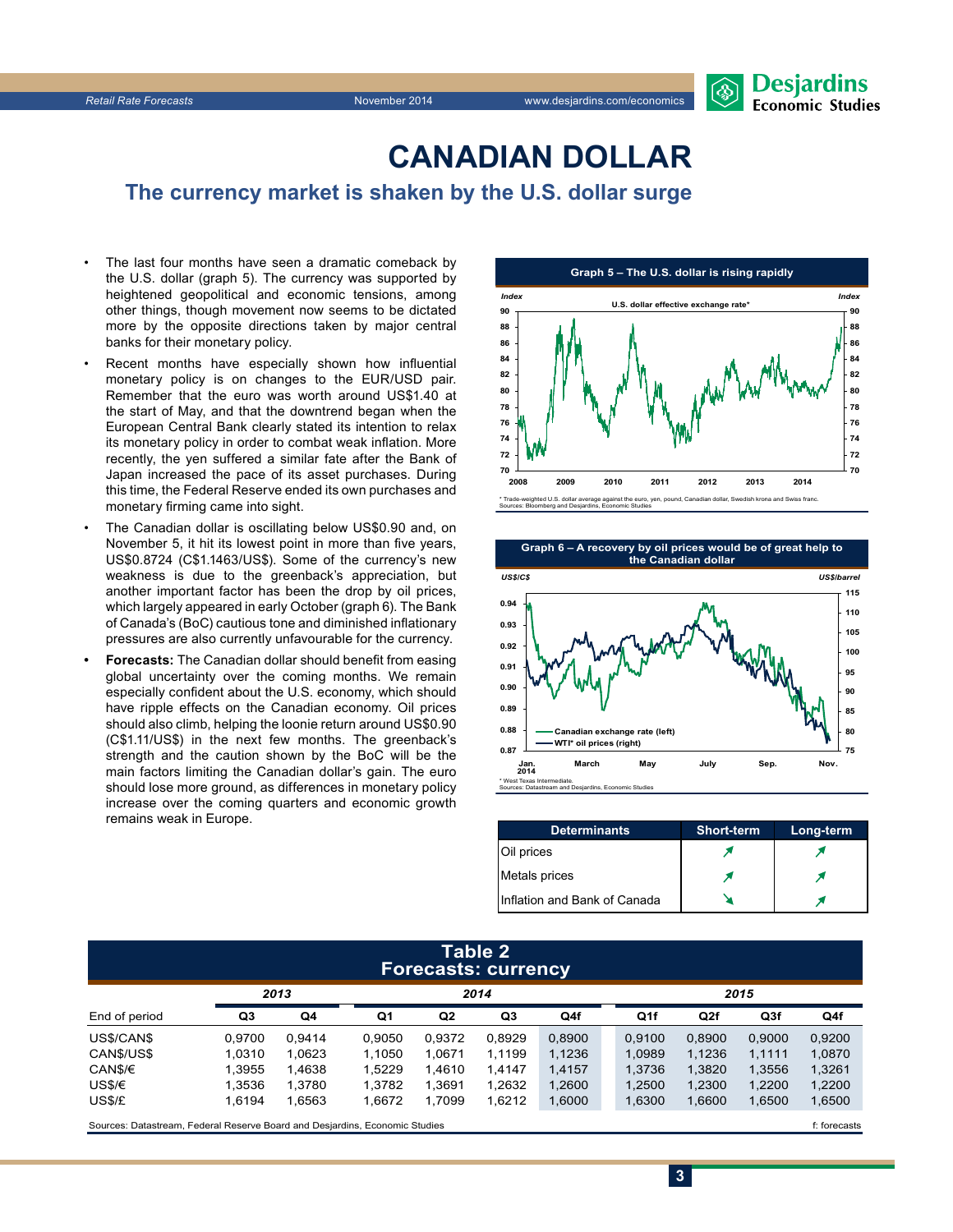



### **Asset classes return A sad end to the year for the S&P/TSX**

- **• Volatility came roaring back in October.** For a long time, we have been saying that the complacency from early in the year could not last forever. In October, a host of events dragged world stock markets down, including disconcerting statistics in Europe, a warning signal from the International Monetary Fund about Europe's risks of entering into recession and the Ebola crisis. However, the climb back was equally dramatic. Not only did the S&P 500 make up the ground lost, but it also returned to its previous trend (graph 7). A good season of results in the United States and the many indicators pointing to a high degree of resiliency in the economy will therefore have allowed indexes to quickly recover from October's upheaval. Despite the scare of October, the spectacular turnaround allows us to continue to expect a return target of 10% for the S&P 500 this year.
- **• However, if any message can be gleaned from this, it is that volatility will always resurface. What's more, there's no shortage of uncertainties.** We need look no further than the central banks. Though the Federal Reserve (Fed) has indicated that its extraordinary measures are coming to an end, the European Central Bank and Bank of Japan are both making every effort to stimulate their economies (graph 8). Financial markets have appeared to be more at ease with the idea of a less active Fed, but that might have been a false impression, since other central banks have stepped in with their own extraordinary stimulus measures. In time, when these banks will also come to reduce their degree of intervention, markets could react strongly.
- In Canada, the year is ending on a rather sour note **for the S&P/TSX, forcing us to downgrade our return targets for both 2014 and 2015.** We are now expecting returns of 10% for this year and the next, down from 15% and 12% respectively in our previous scenario. The dramatic slide in oil prices this fall brought the Canadian stock market index down considerably, owing its large energy sector. Added to this are the fears surrounding the global economy and the demand outlook for commodities, which had a significant impact on industrial materials (graph 9). Our macroeconomic scenario still calls for slight acceleration in world growth next year, though downside risks have intensified in the near term. Accordingly, even though we expect West Texas Intermediate (WTI) prices to climb back above US\$90 per barrel, this may not happen until next year, when growth in some economies is more solidly grounded. There will likely be lingering concerns about investments and the profitability of Canada's tar sands, and it would not be inappropriate to somewhat moderate expectations for S&P/TSX returns.





**Graph 9 – The S&P/TSX index is being dragged down by commodity heavyweights**